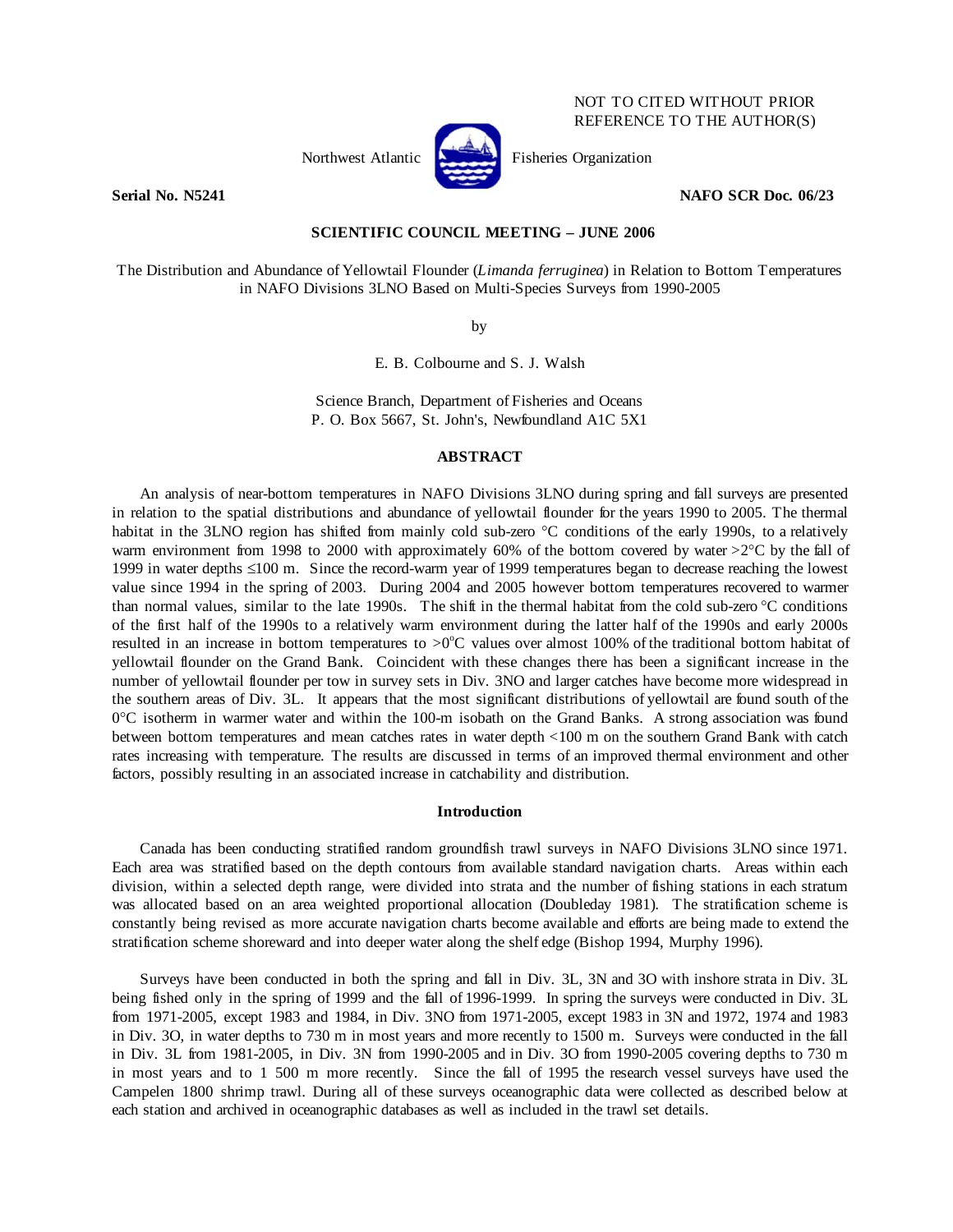Recent assessments of yellowtail flounder have indicated a significant increase in the biomass and abundance on the Grand Bank beginning in 1995 from the relatively low and declining estimates of the early 1990s. These increases have continued during the latter half of the 1990s reaching record levels in 2001. In addition, the population has also expanded its range onto the northern Grand Bank in Div. 3L (Simpson and Walsh, 2003). The purpose of this analysis is to review the recent trends in the distribution and abundance of yellowtail flounder in relation to their thermal habitat by updating the analysis presented in Colbourne and Bowering (2001). Inter-annual variations in the bottom temperature are compared to the mean catch rates for each survey and the spatial distribution of yellowtail in relation to the near-bottom temperature fields is presented.

#### **Data and Methods**

The historical oceanographic data are available from archives at the Marine Environmental Data Service (MEDS) in Ottawa and from databases maintained at the Bedford Institute of Oceanography in Dartmouth, Nova Scotia and at the Northwest Atlantic Fisheries Center (NAFC) in St. John's Newfoundland. From 1971 to 1988 temperature data on fisheries assessment surveys were collected using bottles at standard depths and/or bathythermographs (mechanical or expendable MBT/XBT), which were deployed usually at the end of each fishing set. Since 1989 net-mounted conductivity-temperature-depth (Seabird model SBE-19 CTD systems) recorders have replaced XBTs. This system records temperature and salinity data during trawl deployment and recovery and for the duration of the tow. Data from the net-mounted CTDs are not field calibrated, but are checked and factory calibrated periodically maintaining an accuracy of  $0.005^{\circ}$ C in temperature and  $0.005$  in salinity. The XBTs are accurate to within  $0.1^{\circ}$ C.

Near-bottom temperature grids for NAFO Div. 3LNO were produced from all available data for spring and fall surveys separately for the years 1990 to 2005. All bottom-of-the-cast temperature values for each time period were interpolated onto a regular grid and contoured using a geostatistical (2-diminsional Kriging) procedure. The mean near-bottom temperature based on this interpolated grid was constructed for each year for both spring and fall surveys. This analysis was restricted to water depths  $\leq 100$  m, which corresponds to the main habitat for yellowtail flounder on the Grand Bank. Potential sources of error in this analysis include temporal biasing, arising from the wide time interval during which a typical survey is conducted. This source of error is probably small, however, given the low magnitude of the annual cycle over most of the near-bottom depths encountered. An additional source of error that can potentially affect the results, particularly along the shelf edge, occurs when the spatial scales of temperature variations are shorter than the grid size. This error will be small over the banks where the landscape is relatively flat and larger along the shelf slope.

 The survey catch data from 1990 to the spring of 1995, which were collected using an Engel 145 bottom trawl, were converted to equivalent Campelen trawl units based on the results of comparative fishing studies. The mean number and weight of yellowtail flounder for all sets for each survey were also computed and compared to the average bottom temperature. The cumulative frequency distributions of catch numbers for each temperature bin are compared to the available temperature distribution within the Div. 3LNO region for all surveys from 1990-2005. For the purpose of this preliminary analysis, these distributions are not weighted by sampling intensity or stratum area. Finally the number of yellowtail flounder per set is displayed with the temperature contours from 1990 to 2005 for the spring and fall surveys in NAFO Div. 3LNO.

#### **Results**

 The temperature maps displayed in Fig. 1 show examples of the extremes in bottom thermal habitat experience on the Grand Banks in recent years. Within the decade of the 1990s bottom temperatures ranged from record cold conditions the near-record highs by the end of the 1990s. During 1993 for example, bottom temperatures for the most part were below normal over the entire region, with anomalies reaching at least 0.5°C below normal, but also as low as 2°C below normal in some regions of Div. 3NO. By the middle of the decade however, temperatures moderated and were above normal over most areas by 1999 with anomalies on the entire northern Grand Bank up to 1°C above average. Over the central and southern Grand Bank bottom temperatures were even higher ranging from 1-4°C above the long-term average. After 1999 bottom temperatures started to decrease reaching a minimum by 2003 before increasing again in 2004 and 2005 (Fig. 1).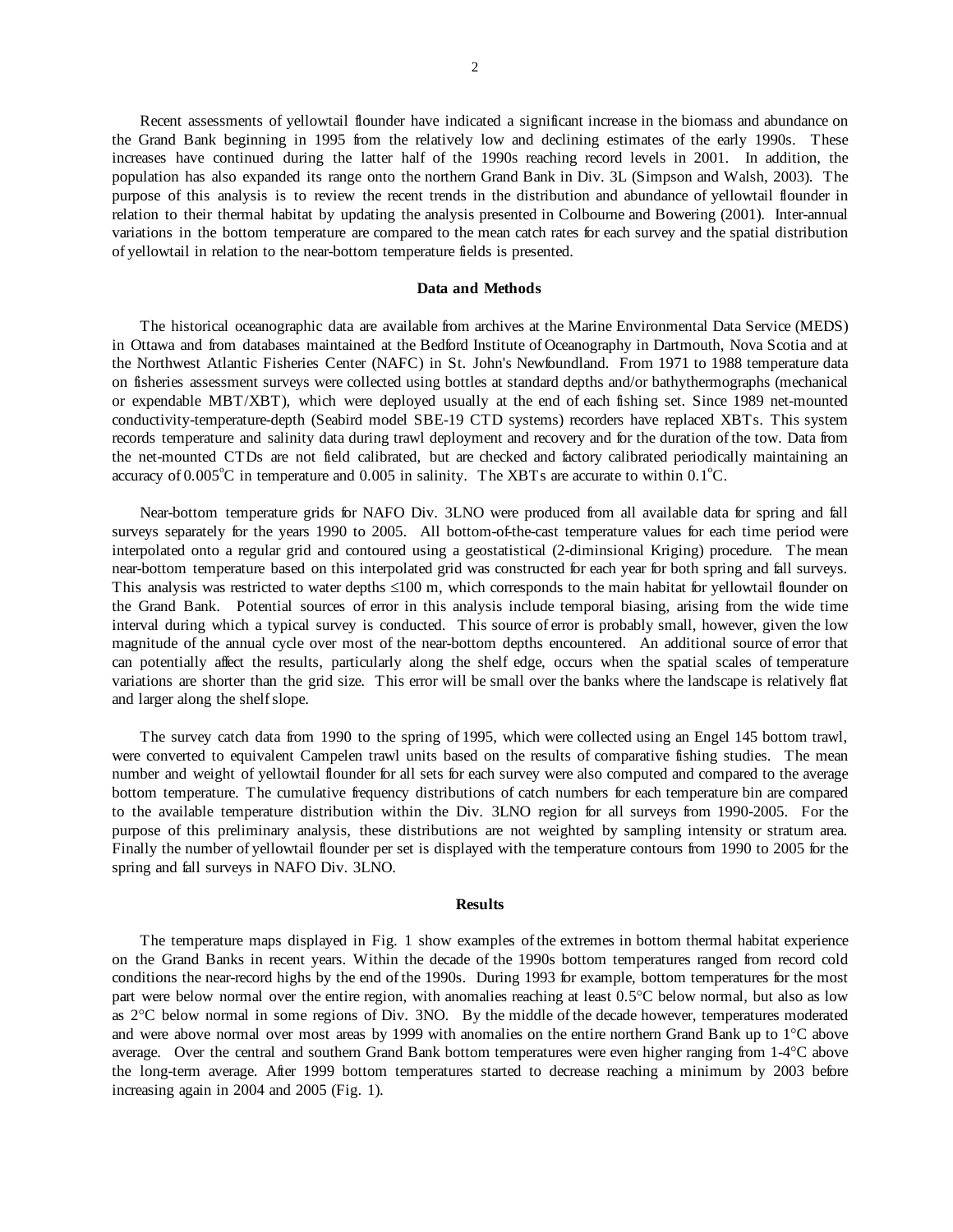To quantify the temperature habitat of yellowtail flounder on the Grand Bank, cumulative distributions of available temperature and catch numbers were computed based on all data from the spring and fall Div. 3LNO stratified surveys for the time period 1990-2005, these are displayed in Fig. 2. The distributions have not been weighted by sampling intensity within each stratum or by stratum area. The cumulative frequency distribution of the number of sets for each temperature bin shows the temperature available to the survey and the cumulative distributions of catch numbers show the distribution of catches in relation to the available temperature. An initial interpretation of this result indicates that about 10% of the catches on average are associated with  $\langle 0^{\circ}C \rangle$  water, while between 40 to 50% of the surveyed region is covered with <0°C water. Also, during the fall a greater proportion (40%) of the fish are associated with temperatures  $>3^{\circ}C$  as a result of summer heating of the shallower bottom areas of the southeast shoal. While these results clearly show a limited thermal habitat, the distributions may be explained by other factors such a bottom substrate and therefore do not necessarily indicate a temperature preference by yellowtail flounder.

The average number of fish caught per fishing set in 1°C-temperature bins are displayed in Fig. 3 for both the spring and fall surveys. Except for the high spring catches in the 1°-2°C temperature range during 1990 and 1991 catch rates have increased substantially from the early 1990s and have shifted into the higher temperature ranges. During the same time period the thermal conditions of the habitat has shifted from mostly covered by  $\langle 0^\circ C \rangle$  water during the first half of the 1990s to the much warmer environment of recent years. In addition, catch rates are significantly higher on the southeast Grand Bank during the fall when temperature conditions are warmer compared to spring values.

 Time series of the mean bottom temperature and the mean relative number and weight of yellowtail flounder are displayed in Fig. 4 for the spring and fall surveys, respectively. During the spring mean bottom temperature increased gradually from the low  $\langle 0^{\circ}C \rangle$  in 1990 to >1.5°C by 1999 and then declined to near 0°C in 2003. During 2004 and 2005 temperatures have again increased to  $>1^{\circ}$ C on the Grand Banks in water depths <100 m. During the fall temperatures were generally warmer than spring values by about 0.5-1.0°C however the trends followed a similar pattern. The increase in both the mean number and weight of yellowtail during spring coincided with the warming around the mid-1990s. In addition, the total catch continued to increase from the mid-1990s up to 1999 as bottom temperatures in the region continued to increase. After 1999 the catches declined with temperature until 2002. Catch rates increased again in 2003 however spring temperatures decreased to the lowest since 1994.

The spring and fall bottom temperature maps together with the number of fish caught per set for Div. 3LNO are shown in Fig. 5 and 6 for the years 1990 to 2005. In general, spring bottom temperatures in the northern areas ranged from  $\langle 0^{\circ}C \rangle$  in the inshore regions of the Avalon Channel to over 3 $\degree$ C at the shelf edge. Over the central and southern areas bottom temperatures ranged from 1<sup>°</sup>C to above 3.5<sup>°</sup>C on the Southeast Shoal and above 3<sup>°</sup>C along the edge of the Grand Bank. During the cold years from 1990-1995 virtually the entire Div. 3L area (except the deeper slope regions) and a significant portion of Div. 3NO was covered by  $\langle 0^{\circ}$ C water. Beginning around 1996 (Fig. 5b) the area of sub-zero °C water began to retract and by 1998 and 1999 it was restricted to a small area in the Avalon Channel (Fig. 5c). During the fall temperatures in 3L were very similar to spring values with <0°C water covering most of the area during the cold years of 1990 to 1994 (Fig. 6a and 6b). During the warm years of 1998 and 1999 again most of the coldest water was restricted to the deeper portions of the Avalon Channel. In the shallower regions of 3NO however, fall bottom temperatures are generally warmer than spring values (by 2-3°C) as a result of summer surface heating.

 The numbers of yellowtail flounder caught per set during each survey are also displayed with the temperature fields as expanding symbols proportional to the catch rates. The majority of fishing sets in Div. 3L shows zero catches in water deeper than 100 m. In the southern part of Div. 3L within the 100-m isobath the number of yellowtail flounder caught per tow has been relatively low (<50 fish) with most sets with non-zero catches restricted to bottom areas with temperatures above  $0^{\circ}$ C in most years. There were exceptions however, for example, the spring of 1991 showed many non-zero catches in sub-zero °C water, while the spring of 1996 showed many zero catches in >0°C water. During the warm years of 1998 and 2000 however, much larger catches were found in Div. 3L and more non-zero catches were found further north in the central part of Div. 3L as warmer bottom water (>0°C) spread further northward (Fig. 5c and d). Sets in the inshore and those along the shelf break continued to show zero catches for all years.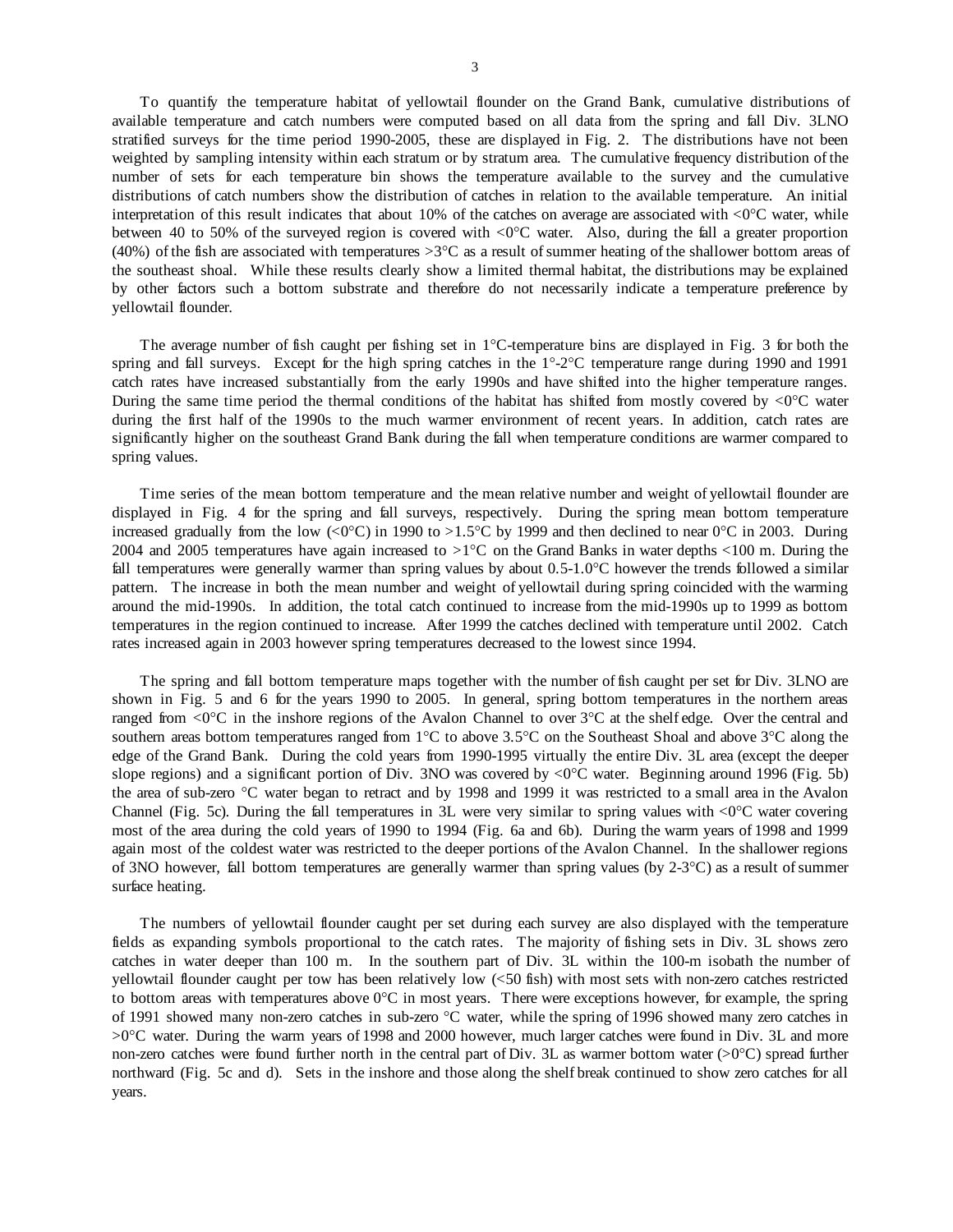In recent years the centroid of the biomass of yellowtail flounder has been located within Div. 3NO centred over the southeast shoal of the Grand Bank. This area corresponds to some of the warmest bottom temperatures found anywhere on the Grand Banks. Spring bottom temperatures in this region range from a minimum of 1-2°C during cold years (1990) to 3-4°C during warm years (1998 and 1999). Fall bottom temperatures are in general warmer than spring values ranging from 2-3°C in most years to maximum values of between 7-8°C during extreme years (1999). While the abundance of yellowtail flounder in this region was significant from 1990-1995, there was a sudden increase in catch rates during the fall of 1995 and these rates continued to increase from 1997 to 1999. During this period the spatial extent of larger catch rates also expanded as the area of  $>0^{\circ}$ C water covered the entire Div. 3NO region.

#### **Discussion and Summary**

 The thermal habitat in the Div. 3LNO region has shifted from mainly cold sub-zero °C conditions of the early 1990s, to a relatively warm environment from 1998 to 2000 with approximately 60% of the bottom covered by water >2<sup>o</sup>C by the fall of 1999 in water depths ≤100 m. The 1998 and 1999 values represent the largest area of relatively warm water on the Grand Bank since 1983 with temperatures above normal over the entire Div. 3LNO area by 1°C above average in the north and up to 4°C above normal on the Southeast Shoal of the Grand Bank. By contrast, during the cold years of the early 1990s virtually the entire Div. 3L area and a significant portion of 3NO was covered by sub-zero °C water, with anomalies reaching at least 0.5°C below normal, but also as low as 2°C below normal in some regions during 1993. Since the record-warm year of 1999 temperatures began to decrease reaching the lowest value since 1994 in the spring of 2003. During 2004 and 2005 however bottom temperatures recovered to warmer than normal values.

 From 1990 to 1994 the abundance of yellowtail flounder remained at a near constant level, however beginning in 1995 both the abundance and average weight of the catches per set increased significantly. This sudden increase coincided with both a significant increase in bottom temperature and with the implementation of the new Campelen 1800 shrimp trawl in the fall of 1995, which is more efficient at catching smaller fish. From 1997 to 1999 the mean number and weight per set continued to increase as the mean bottom temperature increased further to a maximum in 1999. The spatial extent of larger catches and smaller non-zero catches in both Div. 3L and 3NO also increased as the area of warmer water covered an increasingly larger area of the region. For example, catches in Div. 3L during the spring of 1999 reached its most northern extent in recent years with non-zero catches above 47°N, coinciding with the warmest water on the Grand Banks since the early 1980s. Since 1999, with the exception of 2002, catch rates have remained significantly higher that those before 1995. With the exception of 2003 spring bottom temperatures have also been higher than they were in the early 1990s. The cold values observed in the spring of 2003 were anomalous and lasted from April to June and were above average during the remainder of the year (Colbourne *et al*., 2004).

 There may be several possible reasons for these observations. The striking similarity between the trends in the mean bottom temperature and both the average numbers and weight per set may indicate a temperature dependent increase in catchability. Although the numbers of fish from the 1990-1994 surveys have been converted to equivalent Campelen trawl units there may be some residual effects remaining in the series, which may have contributed to the sudden increase in 1995. Temporal and spatial changes in bottom temperatures have been linked in the literature to changes in catchability (see Winger and Walsh 2001 for a review). It generally implies that at low temperatures fish are more easily caught, i.e. a change in vulnerability, because of changes in swimming endurance brought on by reduced metabolic activity. However, Winger *et al*., 2000 could not find a temperature effect on swimming endurance in cod when measured in swimming flume tank experiment. In addition, swimming endurance has been shown experimentally to increase with temperature in American plaice which could improve the herding response and hence catchability (Winger *et al*., 1999).

 Bottom temperatures have also been shown to influence the spatial pattern of yellowtail flounder (Simpson and Walsh, 2003) and cod (Swain and Kramer, 1995; Swain *et al*., 2000). Simpson and Walsh, 2003 using a nonparametric General Additive Model of mean number per tow, with depth temperature, location and sediment type showed that when the population density was low in the early 1990s the spatial distribution of yellowtail flounder were concentrated in preferred habitats south of 45°N and temperature and depth played an influential role in their distribution. However, as the population densities increased during the mid -to-late 1990s the availability of preferred habitats declined and the spatial extent expanded northward with temperature exerting less influence. In both cases depth was a large contributing factor to the spatial pattern and sediment type represented less than 2%. Walsh et al.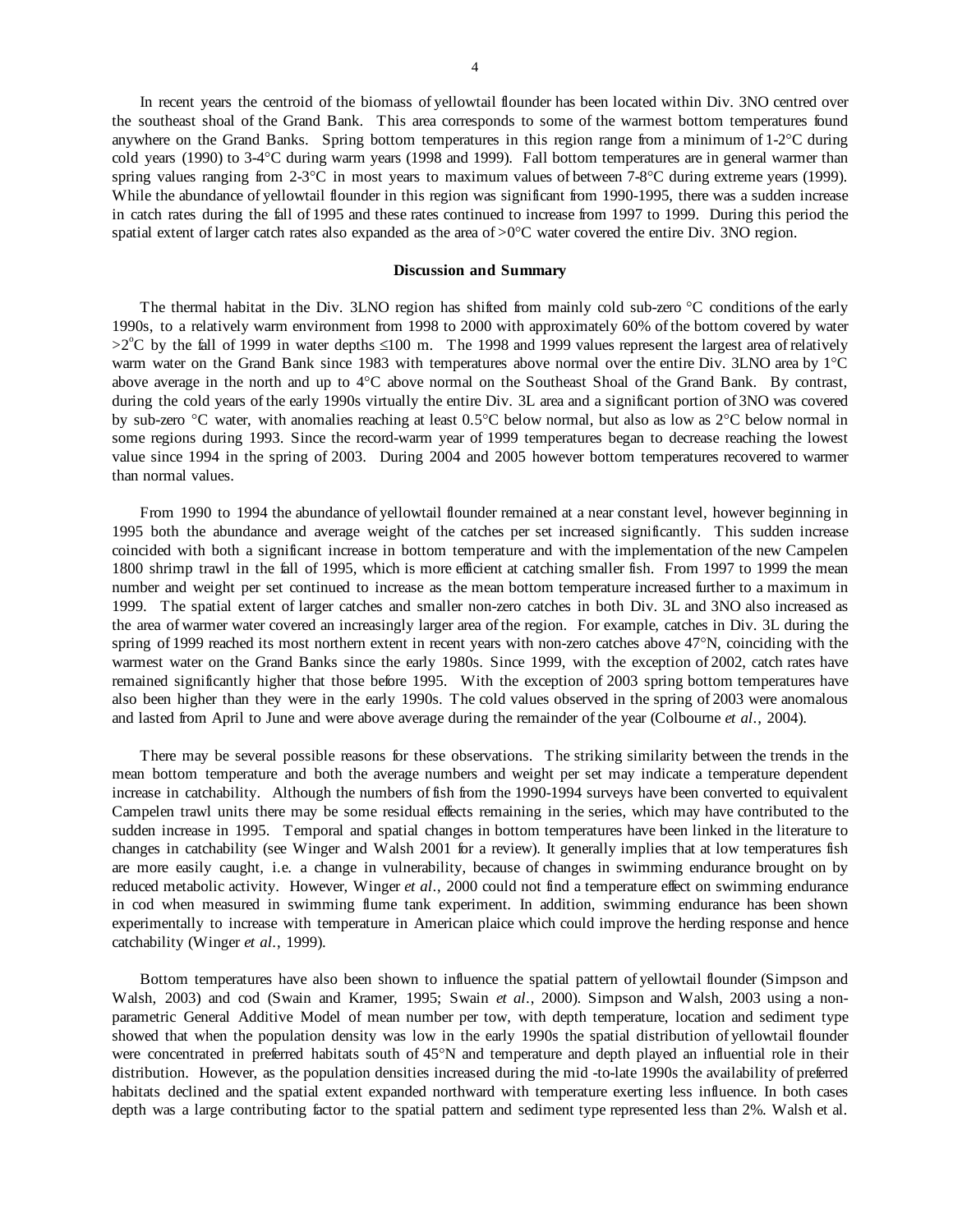2006 have examined in a cursory manner the areal extent of yellowtail distribution on the southern Grand Bank, Div. 3NO above 45°N (top of Southeast Shoal) from 1973 to 2005. When the stock size was high during the 1970s-1980s over 30% of the biomass was found north of 45°N and when the stock declined in the early 1990s less than 10% was found in that area, exception was 1993 (30%). Since the fall of 1995 the areal extent northward has shown an increase with the proportion of the biomass being higher in the spring (up to 45% in 2005) than in the fall, with one exception 2002. This implies that density may have an effect on catchability.

 In summary there was a steady increase in the abundance of yellowtail flounder coinciding with a northward expansion of the stock from 1995 up to 2005 that coincided with a further increase in bottom temperatures. This recent increase in water temperature in the area may have made the Grand Bank a more suitable environment for yellowtail spawning success and possibly improved survival and growth rates. These results, albeit preliminary, indicate a temperature preference towards the warm water habitat of the Grand Banks. A more detailed analysis of the current data sets may provide a more definite assessment of environmental effects on this species that may help to explain some of the year effects observed in the assessment surveys.

### **Acknowledgements**

We thank the many scientists and technicians at the NAFC for collecting and providing much of the data contained in this analysis and to the Marine Environmental Data Service in Ottawa for providing most of the historical oceanographic data.

### **References**

- Bishop, C. A. 1994. Revisions and additions to the stratification scheme used during research vessel surveys in NAFO Subareas 2 and 3. NAFO SCR. Doc 94/43 Serial No. N2413. 23p.
- Colbourne, E. B., C. Fitzpatrick, D. Senciall, P. Stead, W. Bailey, J. Craig and C. Bromley. 2004. An Assessment of Physical Oceanographic Conditions in NAFO Sub-areas 2 and 3 for 2003. NAFO SCR DOC. 2004/015. Serial No. 4962. 26p.
- Colbourne E. B. and W. R. Bowering. 2001. Recent trends in bottom temperatures and distribution and abundance of Yellowtail Flounder (*Limanda ferruginea*) in NAFO Divisions 3LNO during the spring and fall. NAFO SCR. Doc 01/32 Serial No. N4409. 17p
- Colbourne, E. B. 2000 Oceanographic conditions in NAFO Divisions 2J 3KLMNO during 1999 with comparisons to the long-term (1961-1990) average. DFO RES DOC. 2000/48. 52p.
- Doubleday, W. G., Editor. 1981. Manual on groundfish surveys in the Northwest Atlantic. NAFO Sci. Coun. Studies, 2: 56p.
- Drinkwater, K. F., R. Pettipas, L. Petrie and D. P. Swain. Temperature conditions in the Gulf of St. Lawrence and on the Scotian Shelf during 1997 relevant to Snow Crab. DFO RES DOC. 98/56. 30p
- Murphy E. F. 1996. Corrections to the stratification scheme in 3Ps. NAFO SCR Doc. 96/55 Serial No. N2731. 11p.
- Narayanan, S., S. Prinsenberg and E. B. Colbourne. 1992. Overview of environmental conditions in 2J3KL NAFO subareas in 1991. NAFO SCR Doc. 92/6, Serial No., N2029.
- Simpson, M.R. and S.J. Walsh 2003. Changes in the Spatial Structure of Grand Bank Yellowtail Flounder: Testing MacCall's Basin Hypothesis. J. Sea Res. 51:199-210
- Swain, D.G, G.A. Poirer and F. Sinclair 2000. Effect of water temperature on catchability of Atlantic cod, (*Gadus morhua*) to the bottom trawl survey in the southern Gulf of St. Lawrence. ICES J. Mar. Sci. 57:56-68.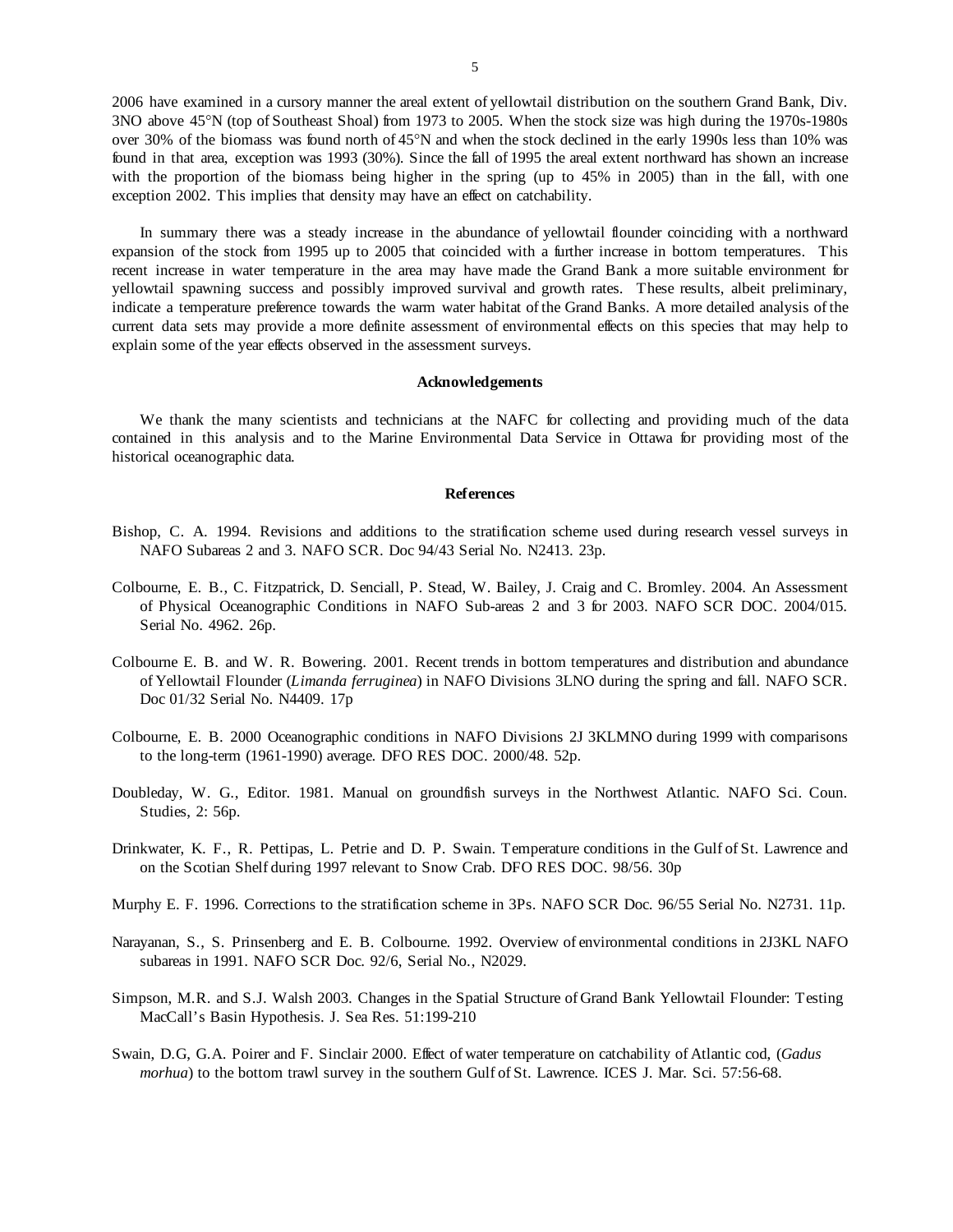- Swain, D.G. and D.L. Kramer 1995. Annual variation in temperature selection by Atlantic cod, *Gadus morhua*, in the southern Gulf of St. Lawrence, Canada and its relation to population size. Mar. Ecol. Prog. Ser. 116: 11-23.
- Walsh S. J., M. J. Veitch, M. J. Morgan, W. R. Bowering and W. B. Brodie. 2000. Distribution and abundance of yellowtail flounder *(Limanda ferruginea*) on the Grand Bank, NAFO Divisions 3LNO, as derived from annual Canadian bottom trawl surveys. NAFO SCR. Doc 00/35 Serial No. N4264. 54p.
- Winger, P.D., and Walsh, S.J. 2001. Temperature and catchability. NAFO SCR Doc. 01/73: 7p
- Winger, P.D., P.He and S.J. Walsh. 1999. Swimming endurance in American plaice (Hippoglosssoides platessoides) and its role in fish capture. ICES J. mar. Sci. 56: 252-265.
- Winger, P.D., He, P., and Walsh, S.J..2000. Factors affecting the swimming endurance and catchability of Atlantic cod (*Gadus morhua*). Can. J. Fish. Aquat. Sci., 57:1200-120



Fig. 1. Bottom temperature contour maps (in °C) for the **spring** of 1993, 1999, 2003 and 2004 from the annual 3LNO multi-species surveys.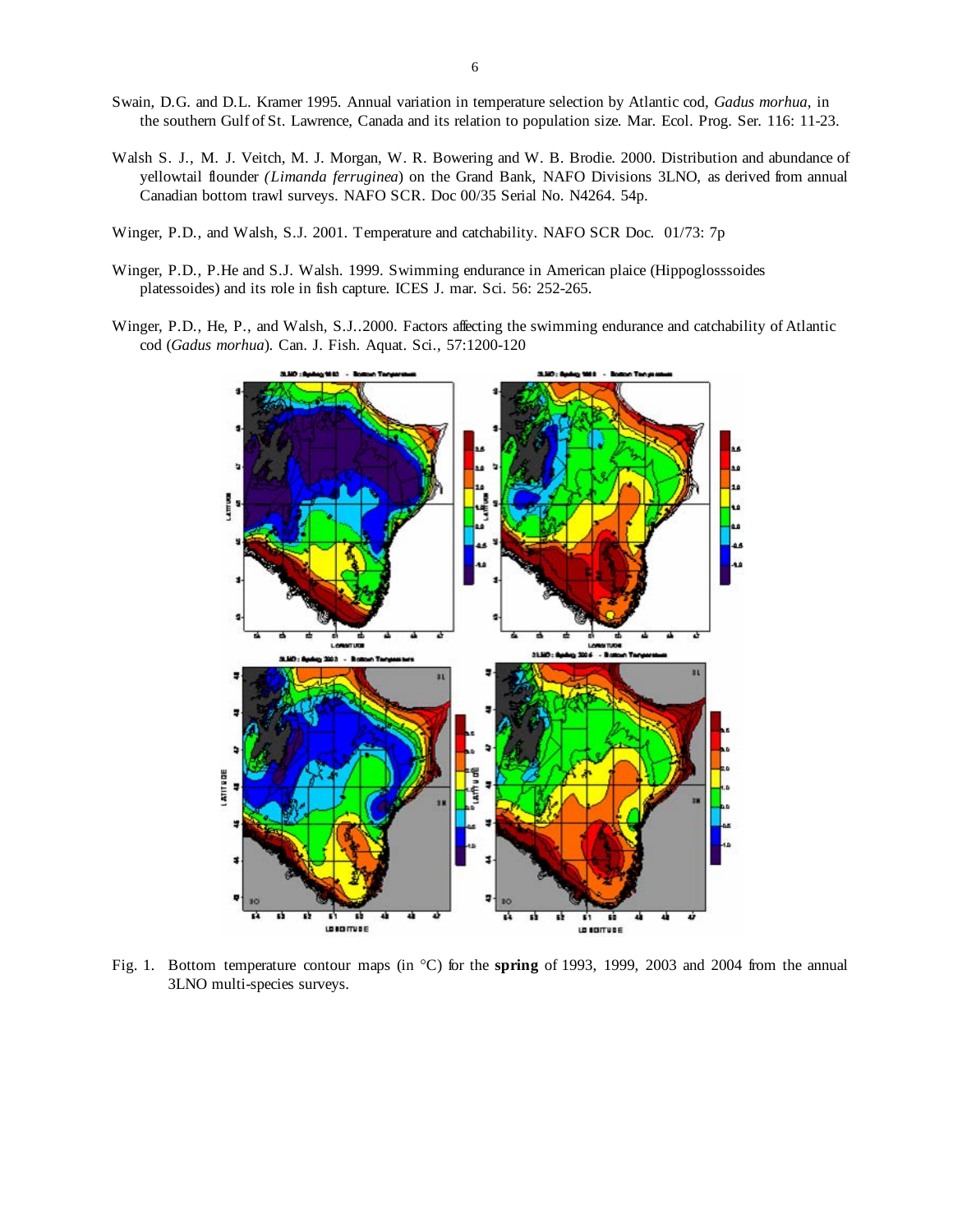

Fig. 2. Cumulative frequency distributions of the number of sets in the 3LNO survey in 1°C temperature bins and the cumulative frequency distribution of the number of fish caught in 1°C temperature bins for the **spring** (top panel) and **fall** (bottom panel) surveys.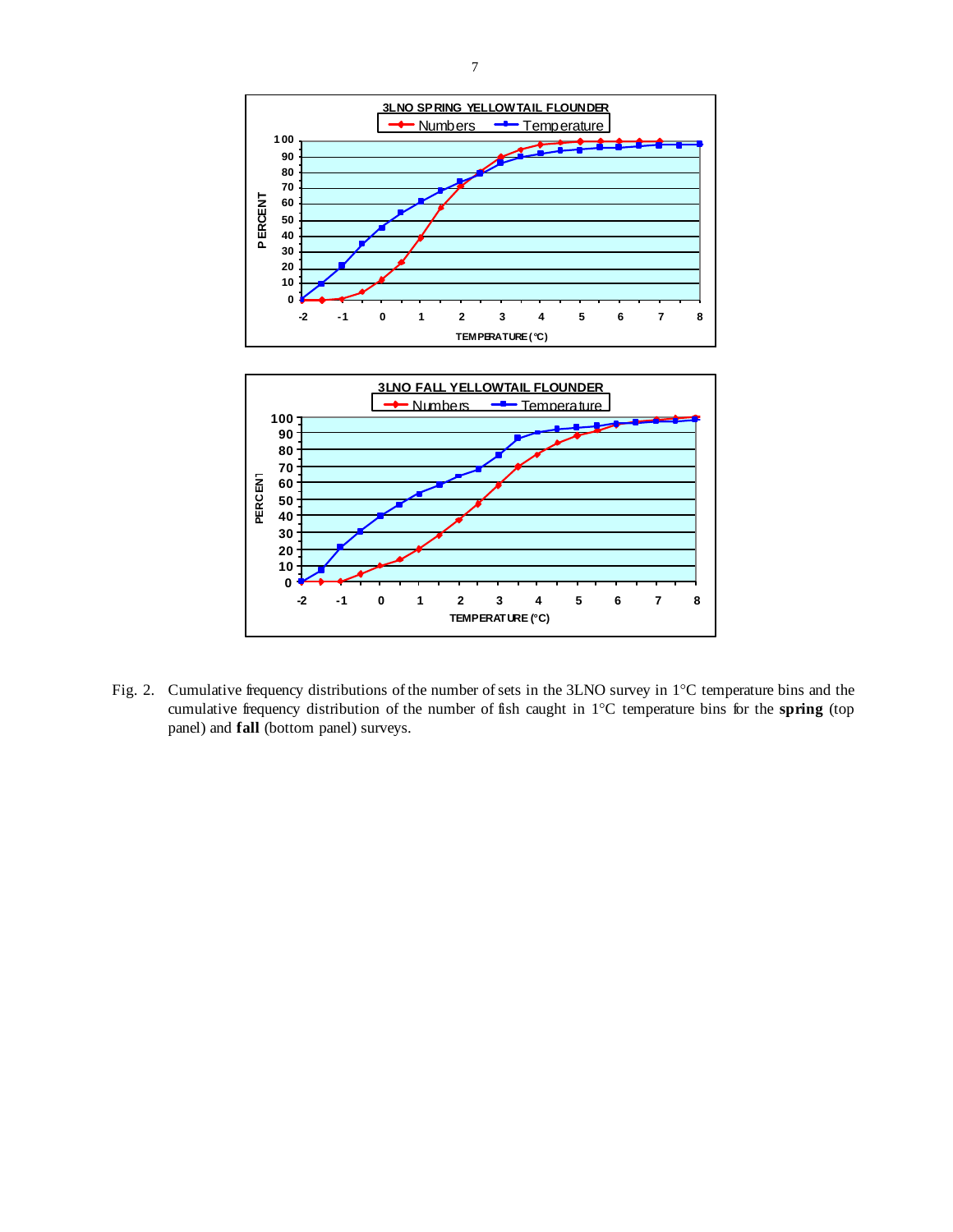

Fig. 3. The mean number of yellowtail flounder per fishing set in 1°C temperature bins for the spring surveys (top panel) and fall surveys (bottom panel).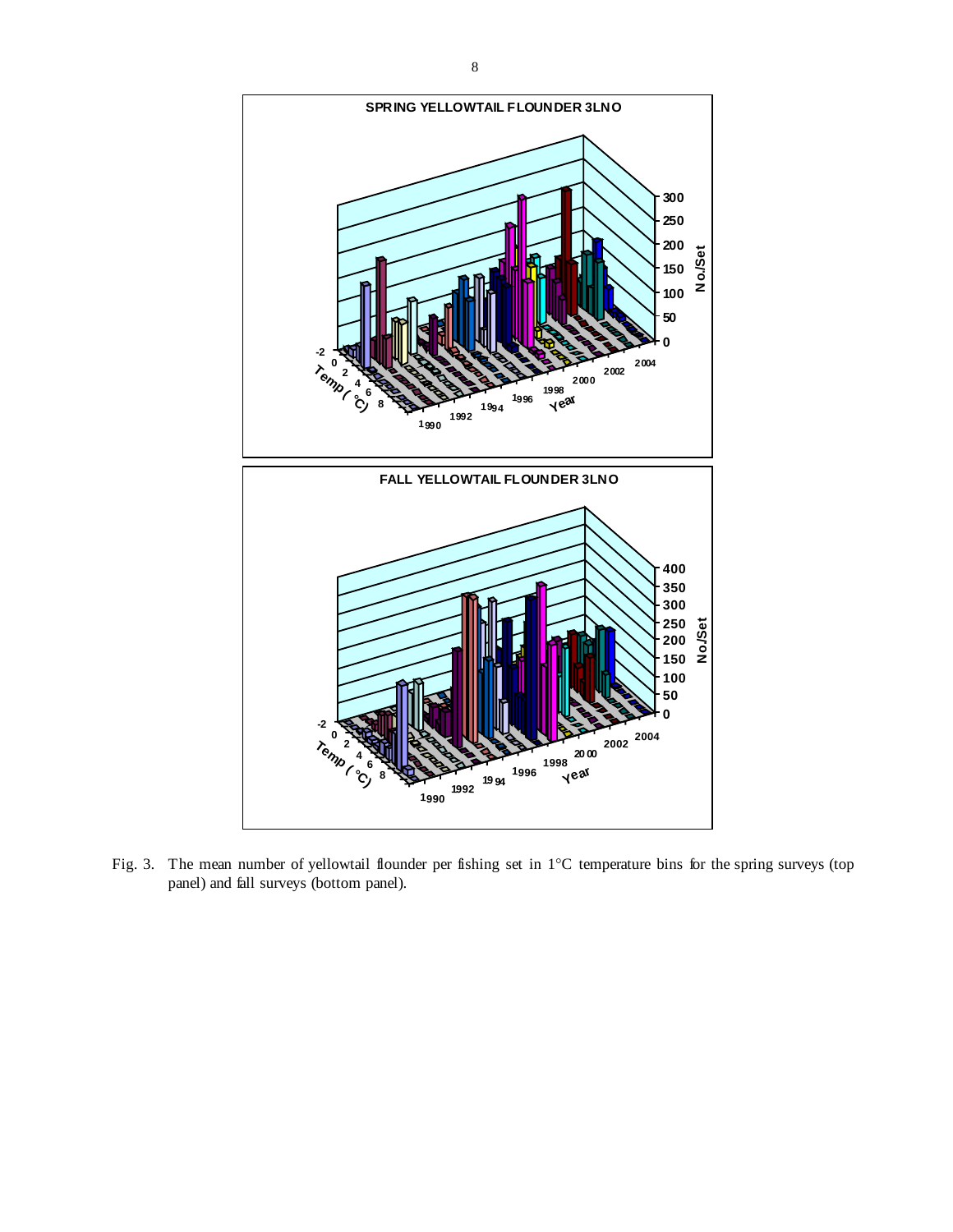

Fig. 4. Time series of the mean bottom temperature in NAFO Div. 3LNO for water depths ≤100-m together with the mean relative numbers and weight of yellowtail caught per set for the spring surveys (top panel) and fall surveys (bottom panel).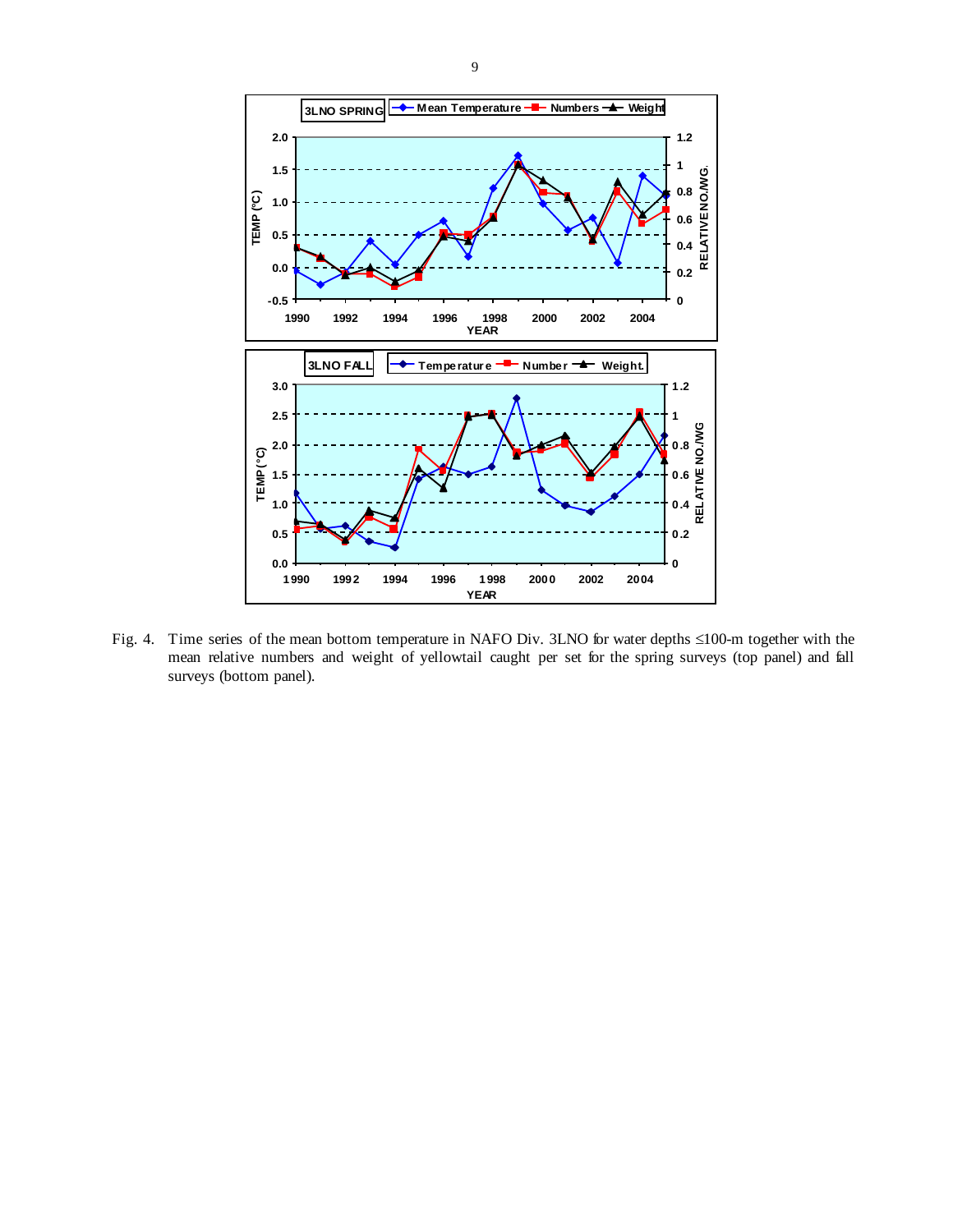

Fig. 5a. Bottom temperature contour maps (in °C) for the **spring** of 1990-1993 from the annual 3LNO survey. The numbers of yellowtail flounder in each fishing set are shown as solid circles. The crosses represent zero catches.

ig. 5b. Bottom temperature contour maps (in °C) for the spring of 1994-1997 from the annual 3LNO survey. The numbers of yellowtail flounder in each fishing set are shown as solid circles. The crosses represent zero catches.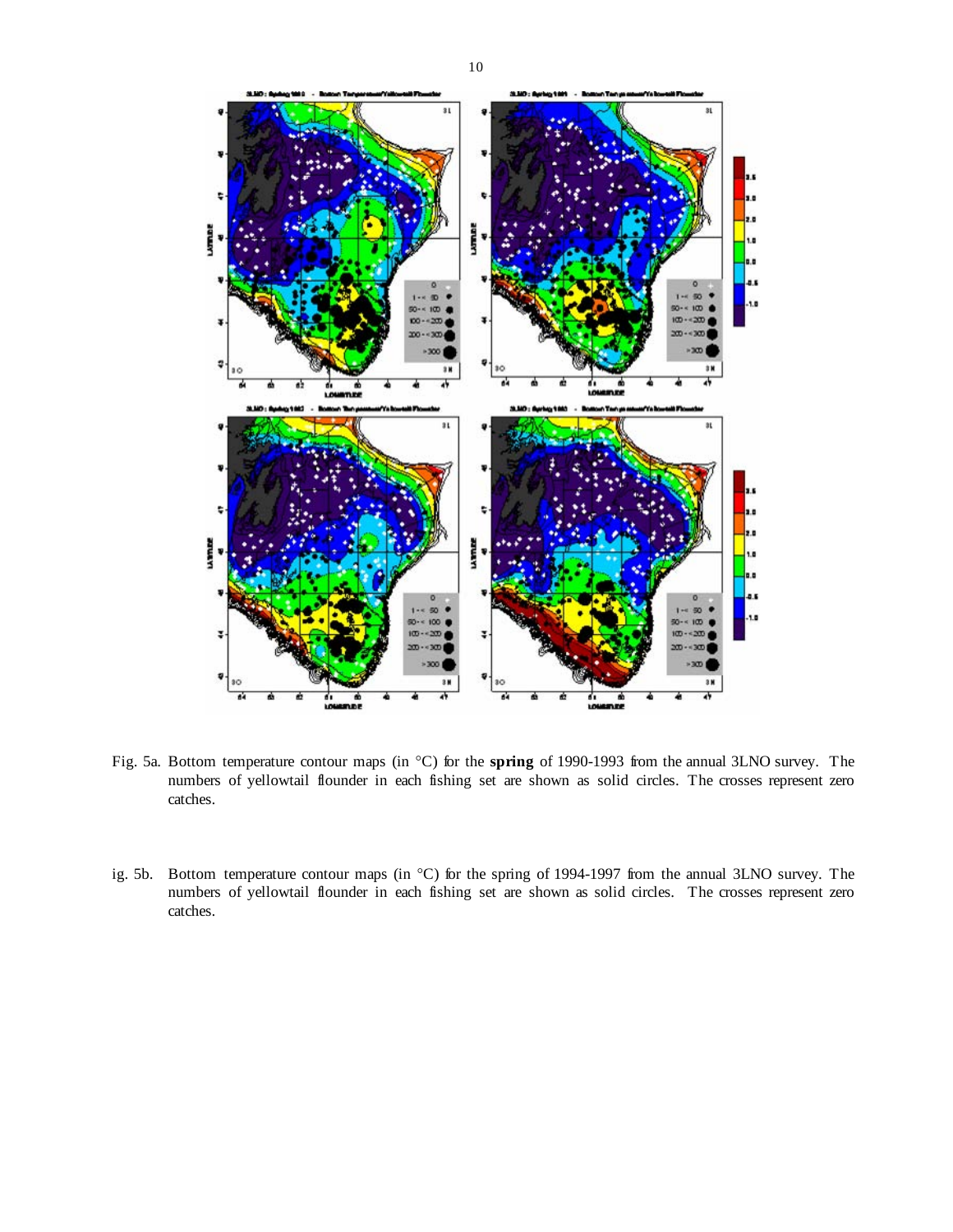

Fig. 5c. Bottom temperature contour maps (in °C) for the **spring** of 1998-2001 from the annual 3LNO survey. The numbers of yellowtail flounder in each fishing set are shown as solid circles. The crosses represent zero catches.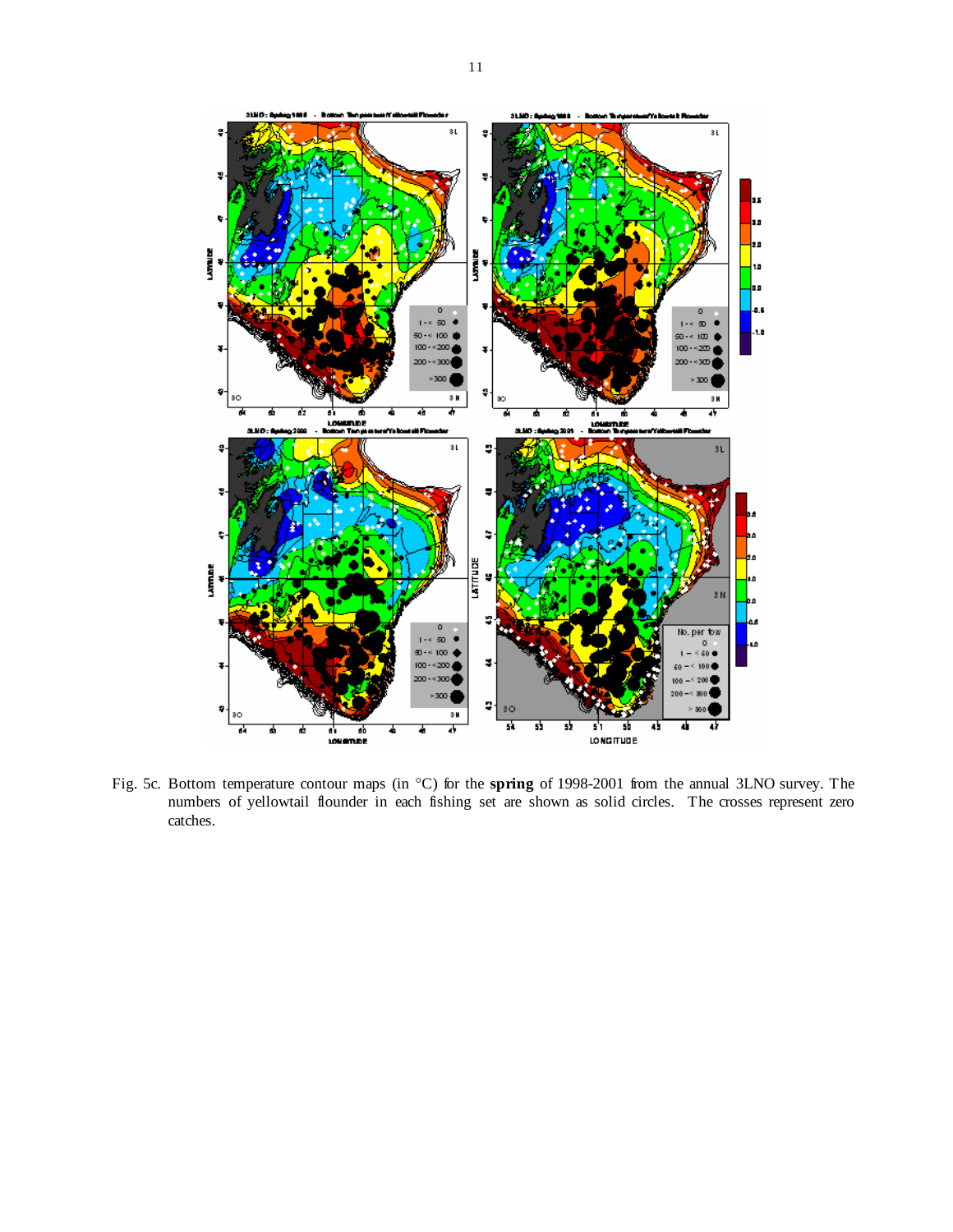

LATITUDE

ø

LATITUDE

ä

¥

ø

55 52

Fig. 5d. Bottom temperature contour maps (in °C) for the **spring** of 2002-2005 from the annual 3LNO survey. The numbers of yellowtail flounder in each fishing set are shown as solid circles. The crosses represent zero catches.

sk. 55 잜

s) sb<br>LONGITUDE

45

per tow

과

 $5<sup>1</sup>$   $5<sup>1</sup>$   $5<sup>1</sup>$ 

山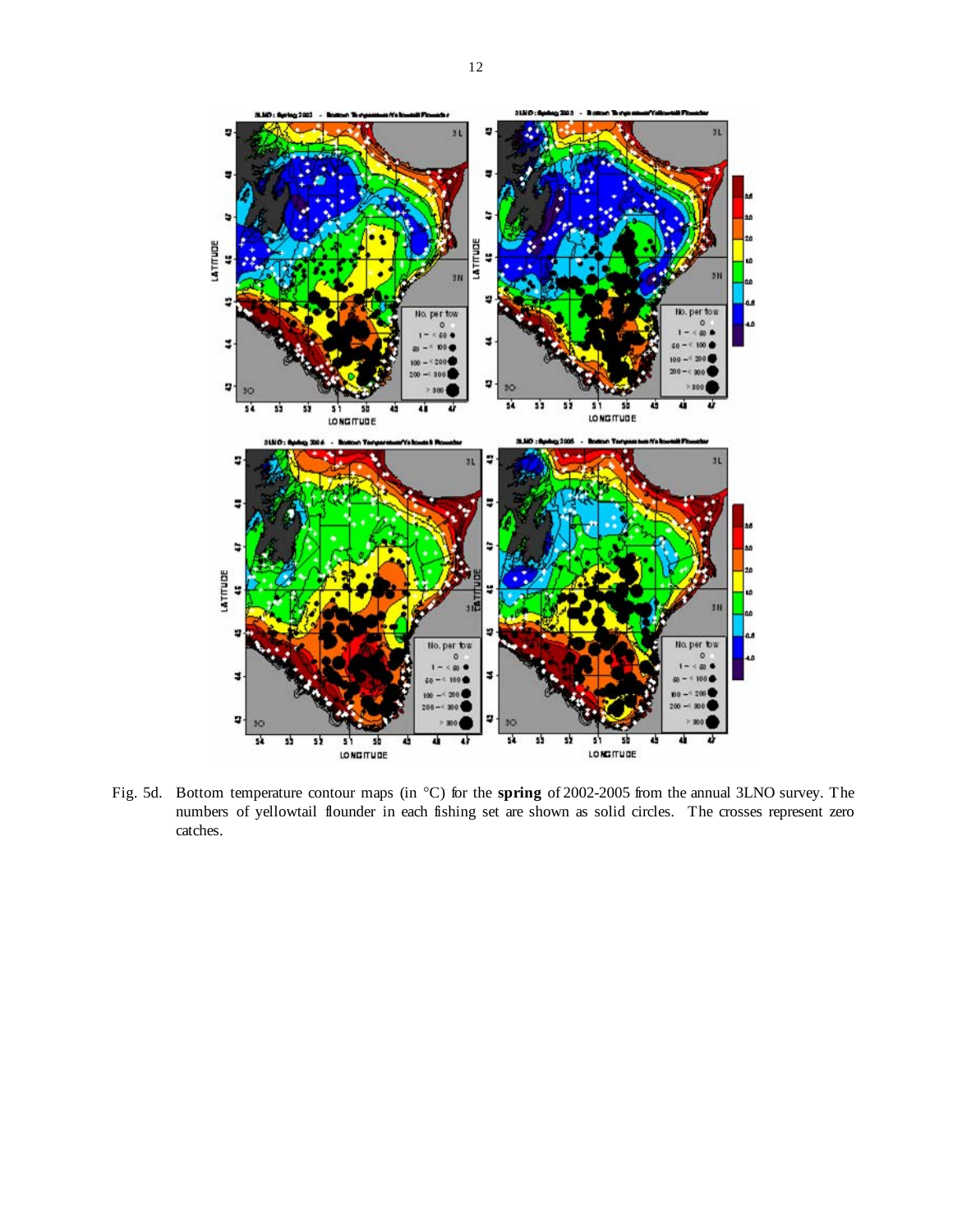

Fig. 6a. Bottom temperature contour maps (in °C) for the **fall** of 1990-1993 from the annual 3LNO survey. The numbers of yellowtail flounder in each fishing set are shown as solid circles. The crosses represent zero catches.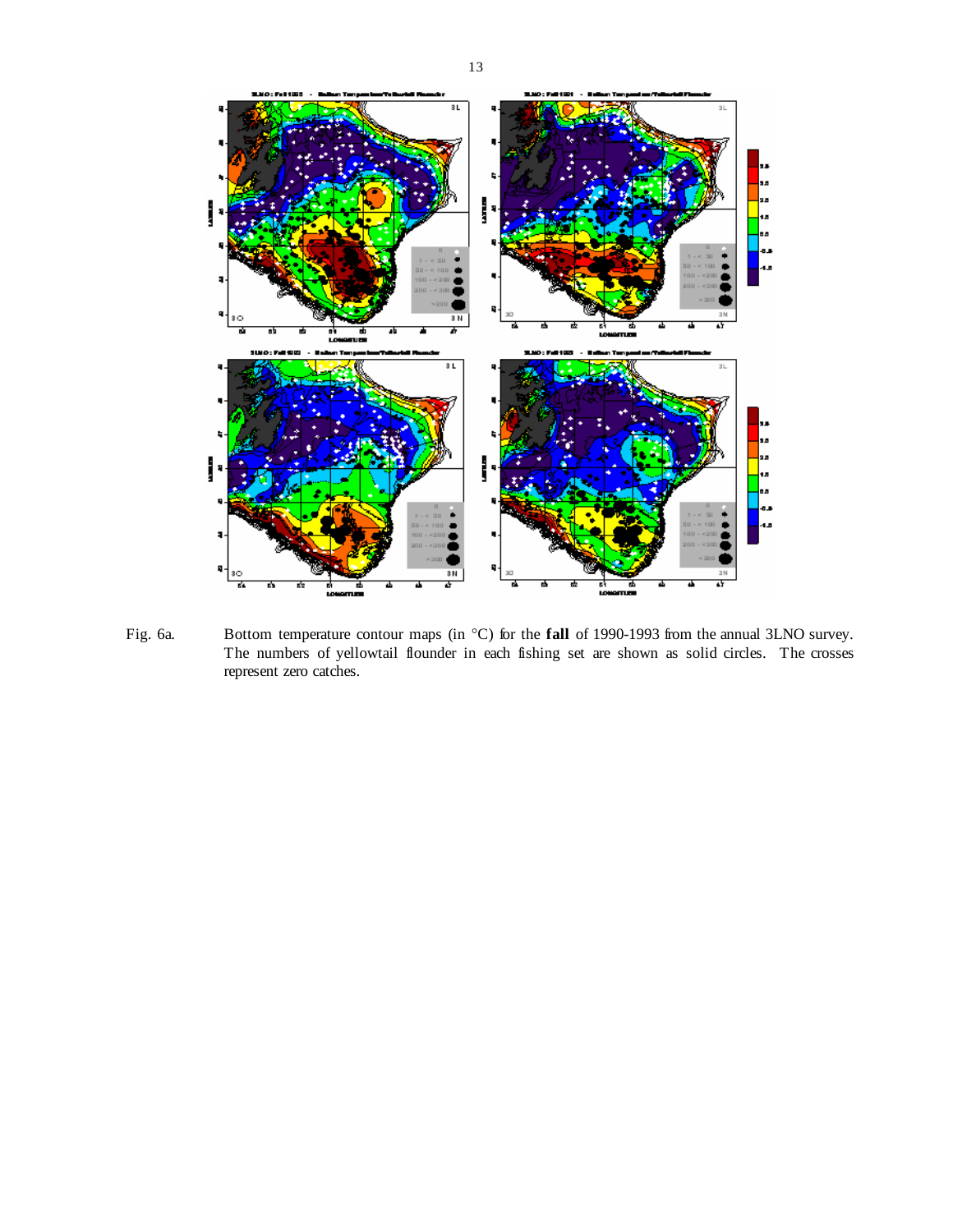

Fig. 6b. Bottom temperature contour maps (in °C) for the fall of 1994-1997 from the annual 3LNO survey. The numbers of yellowtail flounder in each fishing set are shown as solid circles. The crosses represent zero catches.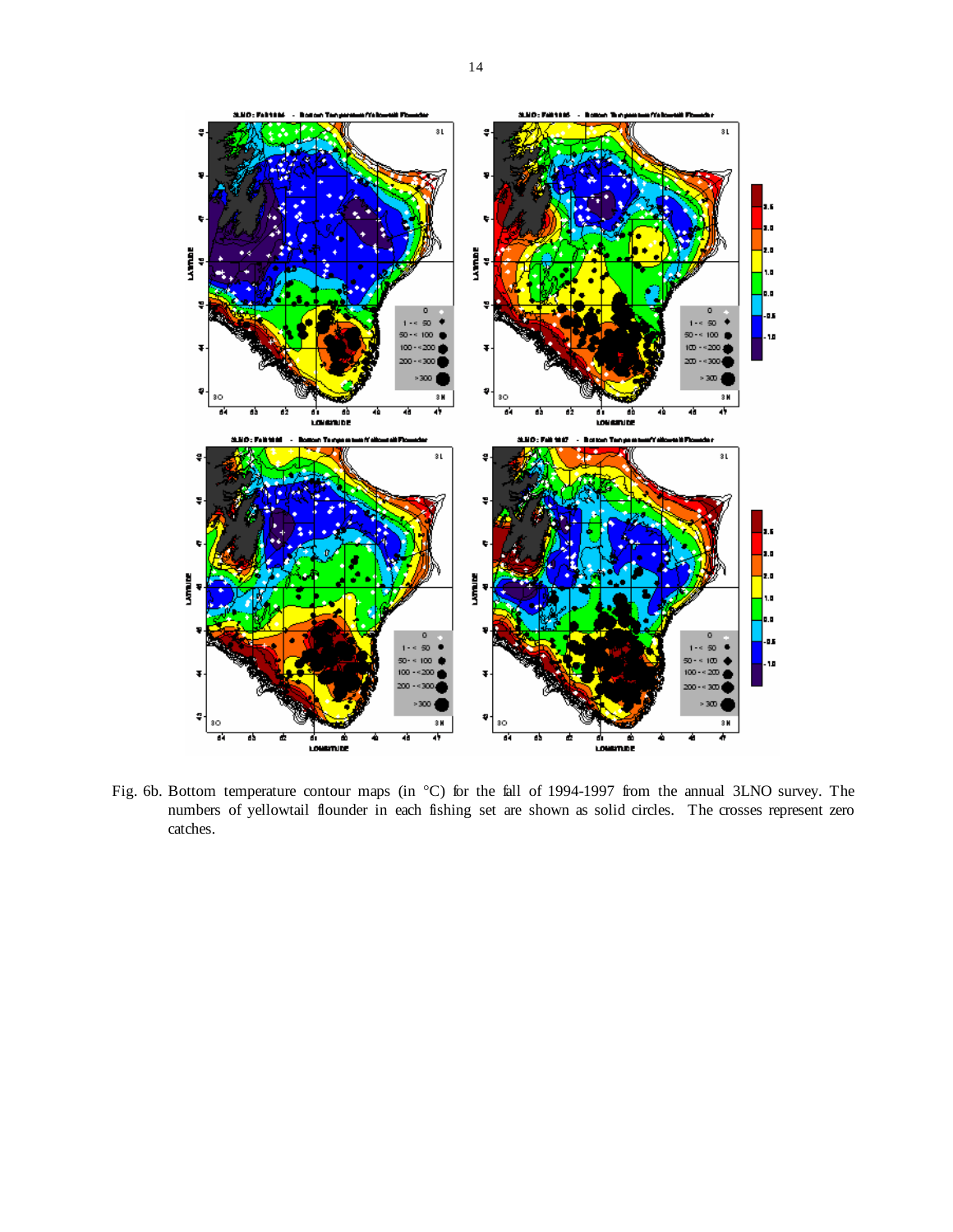

Fig. 6c. Bottom temperature contour maps (in °C) for the **fall** of 1998-2001 from the annual 3LNO survey. The numbers of yellowtail flounder in each fishing set are shown as solid circles. The crosses represent zero catches.